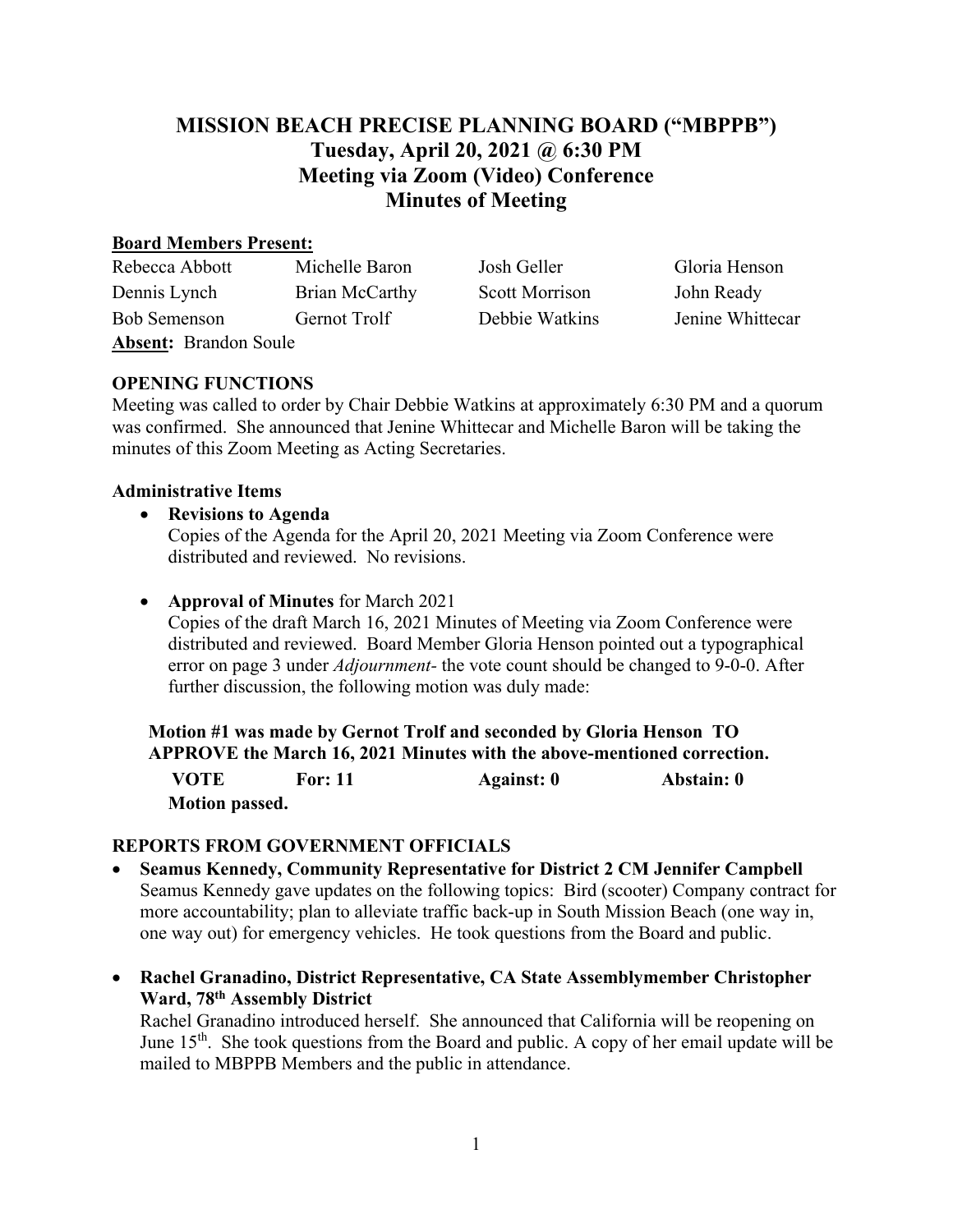- **Khota Zaiser, Community Representative, Office of Mayor Todd Gloria**  Khota Zaiser gave an update on the Street Vendor Ordinance and took questions from the Board and public in attendance.
- **Miller Saltzman, District Representative, Office of Senate President pro Tempore Toni G. Atkins**

Miller Saltzman gave an update and took questions from the Board and public. A copy of his email update will be mailed to MBPPB Members and the public in attendance.

#### **BUILDING PLAN REVIEW** - None

**NON-AGENDA PUBLIC COMMENTS** (One minute per speaker for issues **NOT** on the Agenda and within the purview of the MBPPB subject to time and technological constraints.)

• Board Member John Ready commented that he has served on the Board for nine (9) years and will be stepping down as a Board Member to take off a year pursuant to the MBPPB Bylaws.

#### **BOARD COMMUNICATIONS**

#### • **Chair's Report**

(1) Short Term Residental Ordinance Enforcement Committee. Chair reported that the MBTC formed a STR Community Group with Kimberly Wise as the Chair. Ms. Wise is in the process of selecting a group of community members to track, assess and give feedback to the City about what is working, what's not working and where they are blind spots with regard to the new STR Ordinance. Chair stated it is important that the two groups work together to show unity in how Mission Beach wants enforcement and permitting to be implemented. Chair appointed Bob Semenson and Gloria Henson as MBPPB liaisons to represent MBPPB and work with Kimberly's group. As liaisons, Bob and Gloria will keep the MBPPB informed at our monthly meetings. The goal is to bring proposed recommendations to the Mission Beach community for input in a special community meeting for that purpose. Kimberly Wise was given an opportunity to address the group regarding the new committee.

(2) Proposed Storm Drain Project. This project was scheduled to be heard at the April  $16<sup>th</sup>$ meeting of the Coastal Commission. However, the Coastal Commission postponed the hearing on that project. Chair hopes to bring the city's project manager of the storm drain project to an upcoming meeting for an update.

(3) South Mission Beach Sewer and Water Project. The project manager has been invited back to the MBPPB's May meeting to give an update on staging and other concerns. On April 7th, the Coastal Commission made an *Immaterial Permit Amendment* regarding staging and storing of construction equipment and materials for this project at the city's request to allow staging along the median, and eight (8) public parking spaces along Mission Boulevard and San Fernando Place will occur outside of the busy summer season.

(4) ANAC meeting via zoom for ANAC members tomorrow at 4 PM, and *youtube* video meeting for the public.